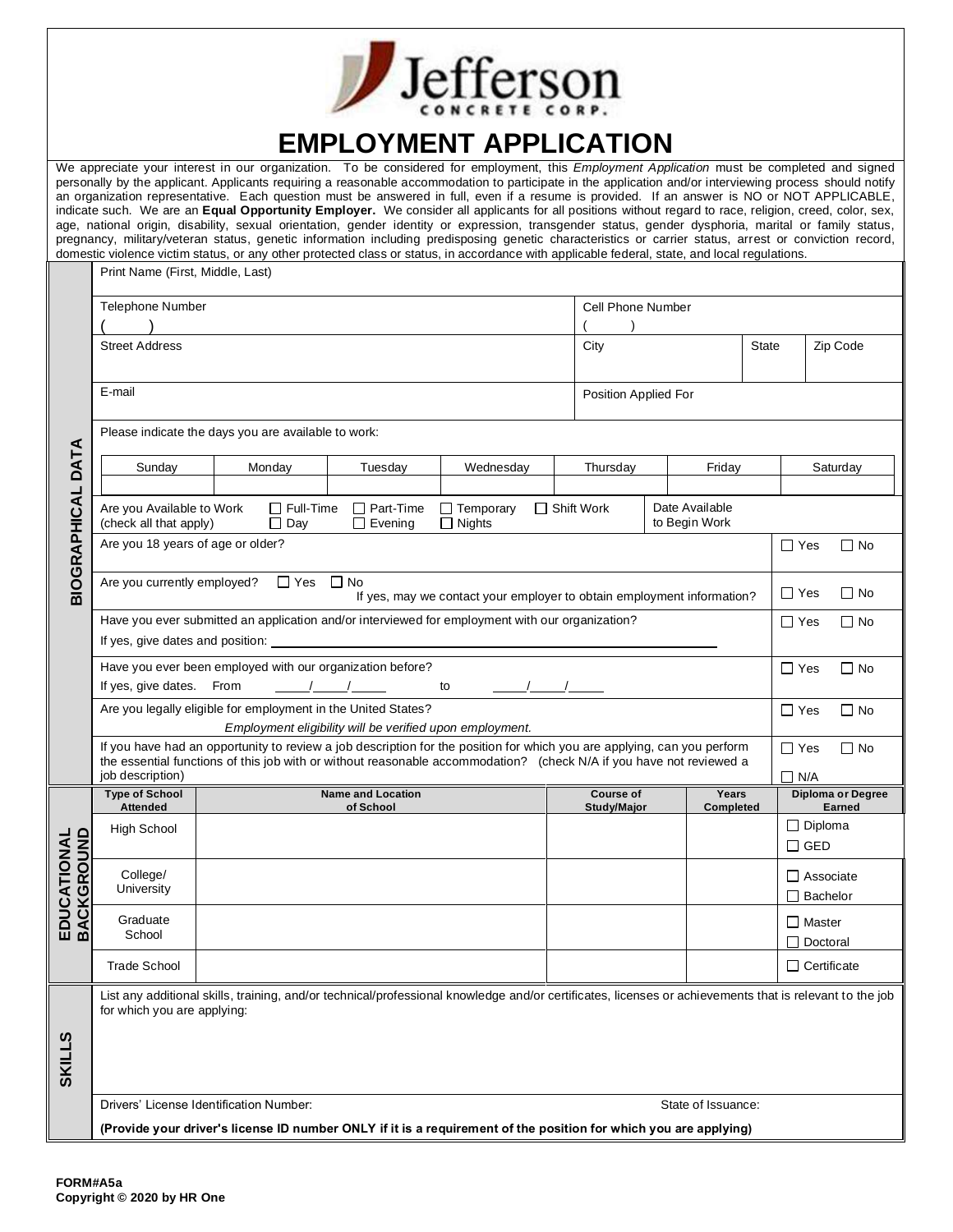| <b>EMPLOYMENT HISTORY</b> Provide employment information, including military service starting with the most recent employer<br>first. If you've held more than three jobs, provide this information on another sheet and attach to this Application Form. |                             |                         |  |  |  |  |
|-----------------------------------------------------------------------------------------------------------------------------------------------------------------------------------------------------------------------------------------------------------|-----------------------------|-------------------------|--|--|--|--|
| Name of Employer                                                                                                                                                                                                                                          | Supervisor                  | May we contact?         |  |  |  |  |
|                                                                                                                                                                                                                                                           |                             | $\Box$ Yes<br>$\Box$ No |  |  |  |  |
| <b>Address</b>                                                                                                                                                                                                                                            |                             | <b>Phone Number</b>     |  |  |  |  |
|                                                                                                                                                                                                                                                           |                             |                         |  |  |  |  |
| Job Title                                                                                                                                                                                                                                                 | Dates Employed (Month/Year) |                         |  |  |  |  |
|                                                                                                                                                                                                                                                           | From                        | To                      |  |  |  |  |
| Description of Duties, Responsibilities and Significant Accomplishments                                                                                                                                                                                   |                             |                         |  |  |  |  |
|                                                                                                                                                                                                                                                           |                             |                         |  |  |  |  |
|                                                                                                                                                                                                                                                           |                             |                         |  |  |  |  |
| Reason for Leaving                                                                                                                                                                                                                                        |                             |                         |  |  |  |  |
|                                                                                                                                                                                                                                                           |                             |                         |  |  |  |  |

| Name of Employer                                                        | Supervisor                  | May we contact?      |  |
|-------------------------------------------------------------------------|-----------------------------|----------------------|--|
|                                                                         |                             | $\Box$ Yes $\Box$ No |  |
| Address                                                                 | <b>Phone Number</b>         |                      |  |
|                                                                         |                             |                      |  |
| Job Title                                                               | Dates Employed (Month/Year) |                      |  |
|                                                                         | From                        | To                   |  |
| Description of Duties, Responsibilities and Significant Accomplishments |                             |                      |  |
|                                                                         |                             |                      |  |
|                                                                         |                             |                      |  |
|                                                                         |                             |                      |  |
| Reason for Leaving                                                      |                             |                      |  |
|                                                                         |                             |                      |  |
|                                                                         |                             |                      |  |

| Name of Employer                                                        | Supervisor                  | May we contact?      |  |  |
|-------------------------------------------------------------------------|-----------------------------|----------------------|--|--|
|                                                                         |                             | $\Box$ Yes $\Box$ No |  |  |
| Address                                                                 |                             | <b>Phone Number</b>  |  |  |
|                                                                         |                             |                      |  |  |
| Job Title                                                               | Dates Employed (Month/Year) |                      |  |  |
|                                                                         | From                        | To                   |  |  |
| Description of Duties, Responsibilities and Significant Accomplishments |                             |                      |  |  |
|                                                                         |                             |                      |  |  |
|                                                                         |                             |                      |  |  |
| Reason for Leaving                                                      |                             |                      |  |  |
|                                                                         |                             |                      |  |  |